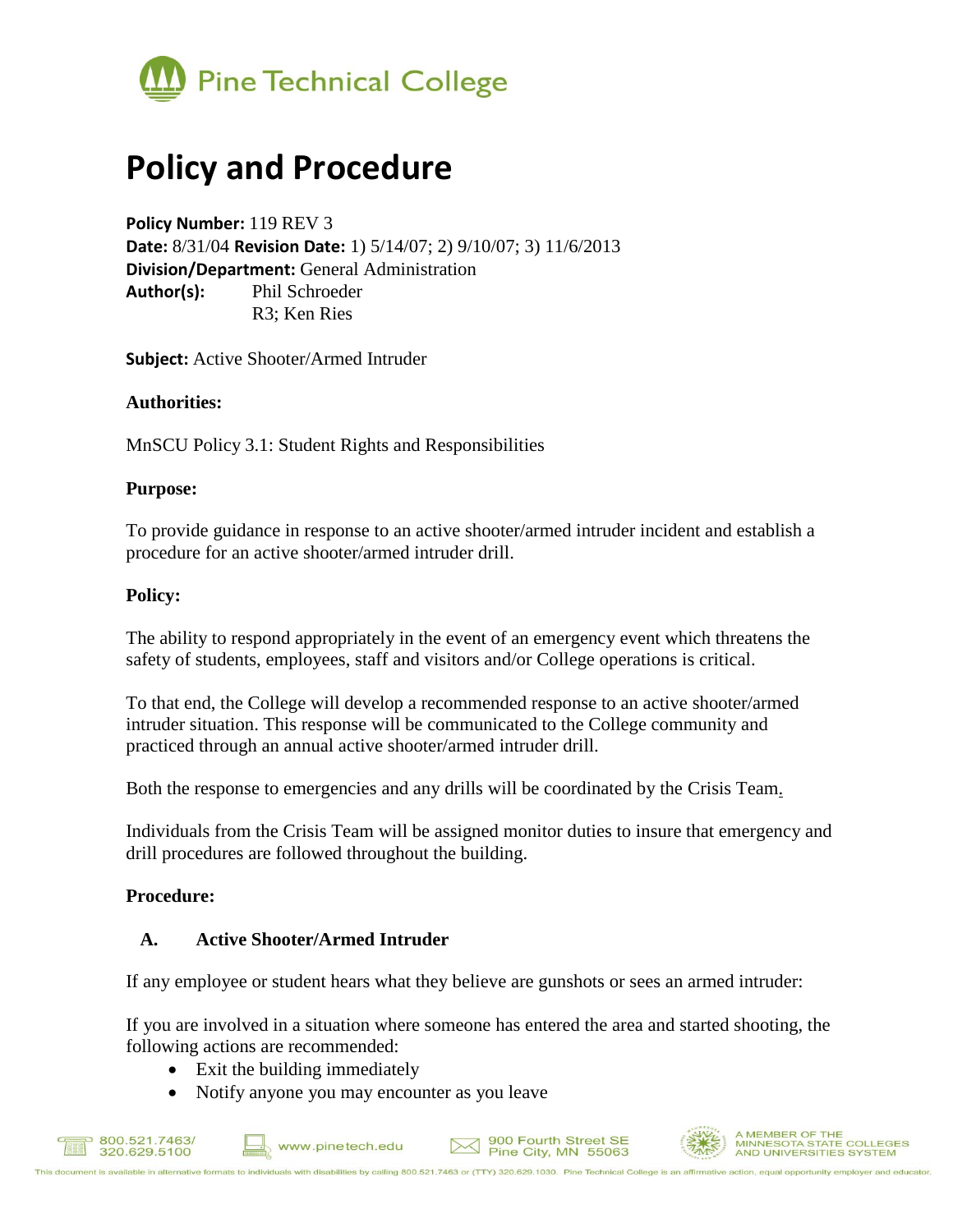

• Notify the Police by calling 911

If exiting the building is not possible, the following actions are recommended:

- Go to the nearest room or office
- Close the door, lock if possible, if you cannot, barricade the door with a desk, furniture or any heavy item
- Turn off lights
- Cover the door windows if applicable
- Spread out and hide
- Keep quiet and act as if no one is in the room
- DO NOT answer the door
- Notify the Police by calling 911. Silence cell phones
- Wait for the Police to assist you out of the building
- Follow all instructions and commands of the Police
- As a last resort, be as aggressive as you can, yell, throw things, use improvised weapons to distract and overcome the attacker.

Any employee with the ability to initiate the active shooter lockdown warning using the building paging and StarAlert system should do so.

# **B. Active Shooter/Armed Intruder Drill**

The College will perform one Active Shooter/Armed Intruder drill each academic year.

The Crisis Team will be responsible for:

- Scheduling and carrying out the drill
- Coordinating with system office officials and local law enforcement
- Communicating with the campus community prior to and after the scheduled drill
- Providing guidance during the drill (please refer to Appendix A of Policy 109, Fire/Tornado Emergencies & Drills, for assigned monitor areas)
- Monitoring activities and evaluating the effectiveness of the drill
- Communicating the results of the drill to the college community

# **Responsibilities:**

The Crisis Team is responsible for compliance with and monitoring of the Active Shooter/Armed Intruder procedure

It is the responsibility of the College and all employees to provide for the safety of themselves and others in case of actual disaster.

The Safety Committee will insure that maps and proper evacuation routes are posted in each room.